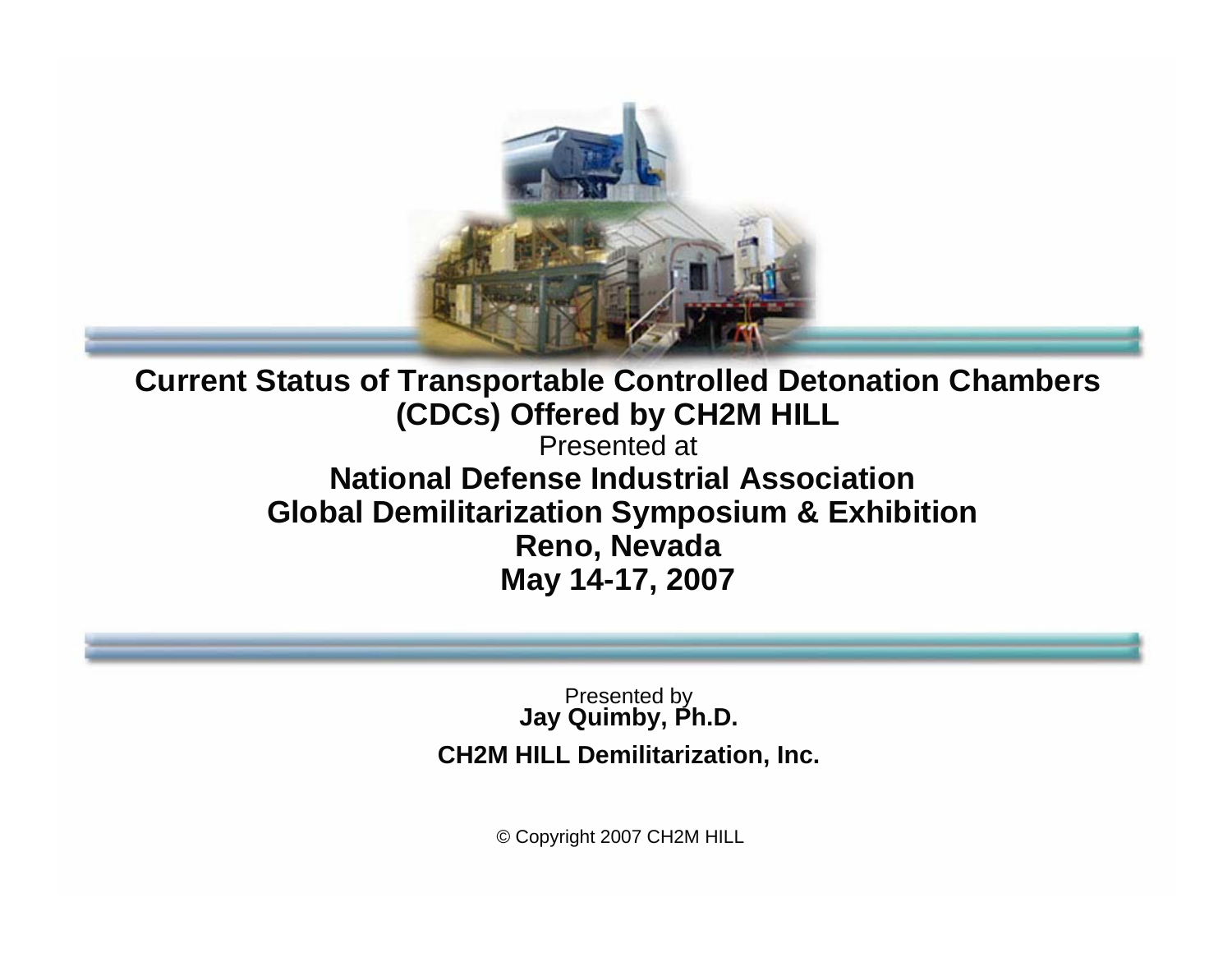#### **Outline**

- •Overview of Controlled Detonation Chamber (CDC) Technology
- •Update of Explosives Safety Approval
- •Representative Projects

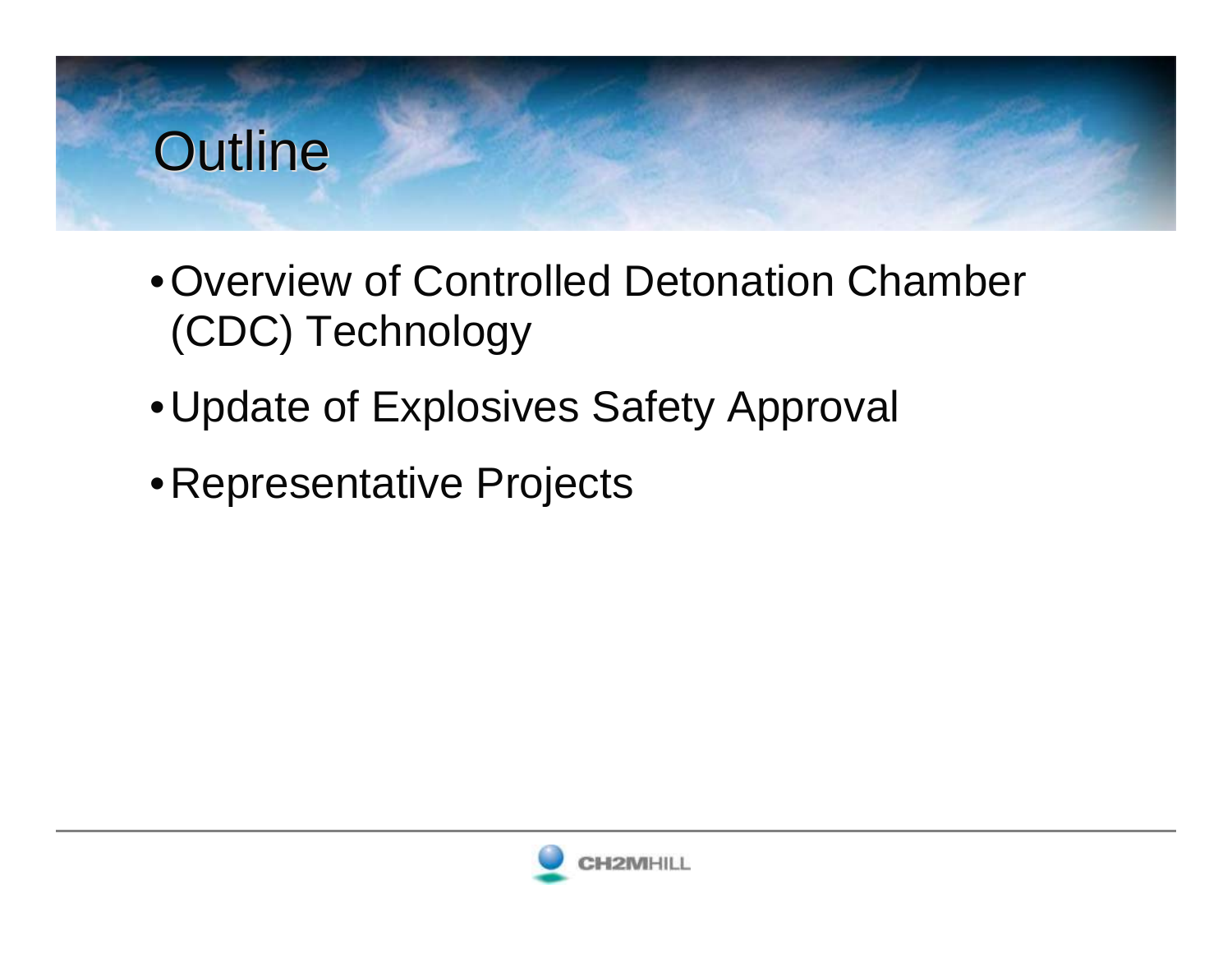### Our CDC Operating Philosophy Our CDC Operating Philosophy Overview for UXO Destruction Overview for UXO Destruction



- Detonation event **fractures the munition**
- Blast and fragments **contained in chamber**
- Process has a distinct **end point (measureable and verifiable)**
- **Blast wave dampened**
- z **Quasi-Static Pressure reduction from gas cooling and increased volume**
- Based on project **requirements**

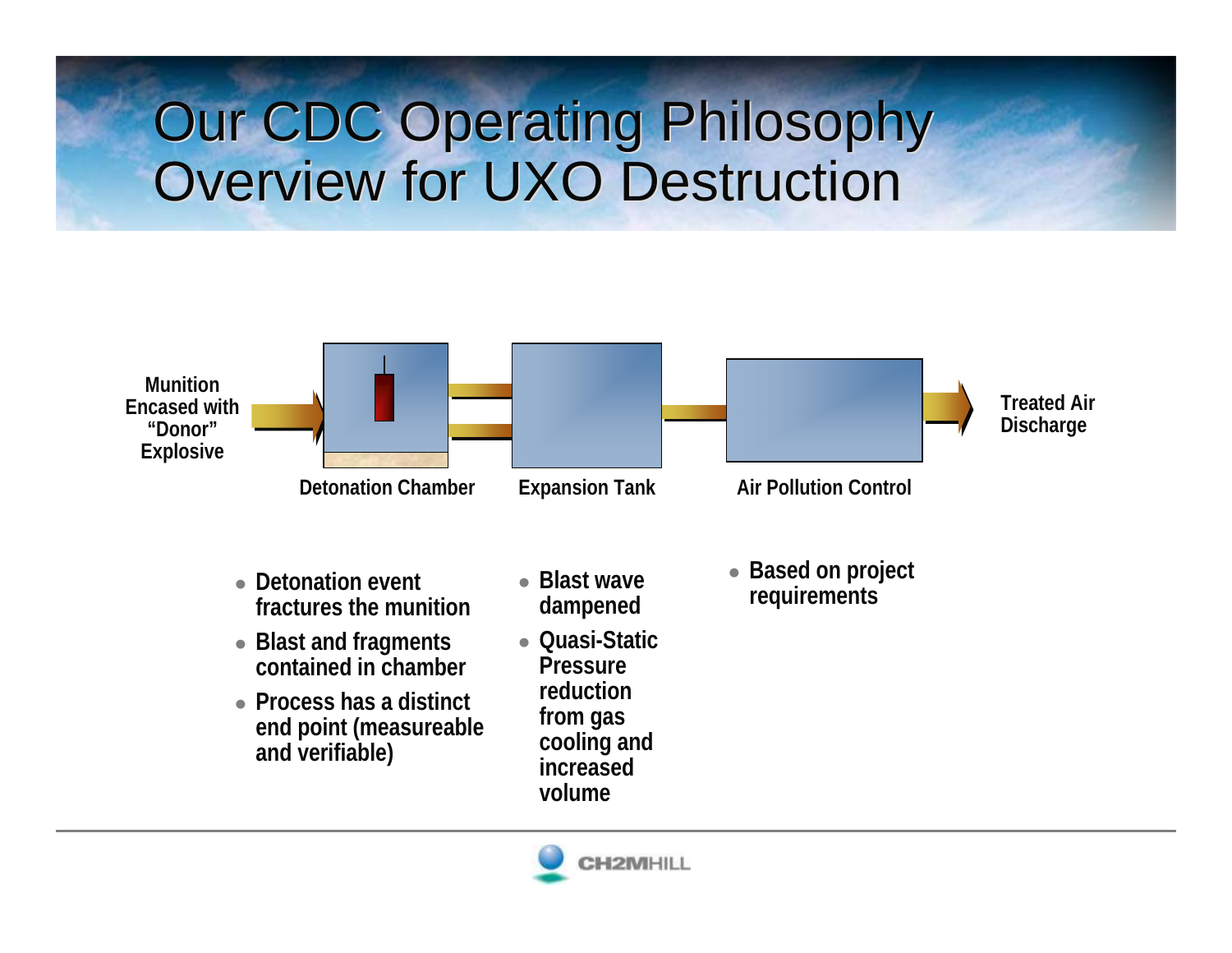# CDC Chambers Meet Appropriate CDC Chambers Meet Appropriate Engineering Standards Engineering Standards

- Detonation chamber has a proven multiple layer wall geometry:
	- Inner wall for fragmentation protection is designed for periodic replacement
	- Inner structural wall is supported by a structural frame system and designed for blast response capacity
	- Outer wall provides a "secondary containment" feature
- Relevant standards and guidelines:
	- Department of defense TM 5-1300 guideline
	- American Society Mechanical Engineers Impulse Loaded Code Case (pending): Chambers compliant as of draft
	- American Welding Society
	- American Institute of Steel Construction



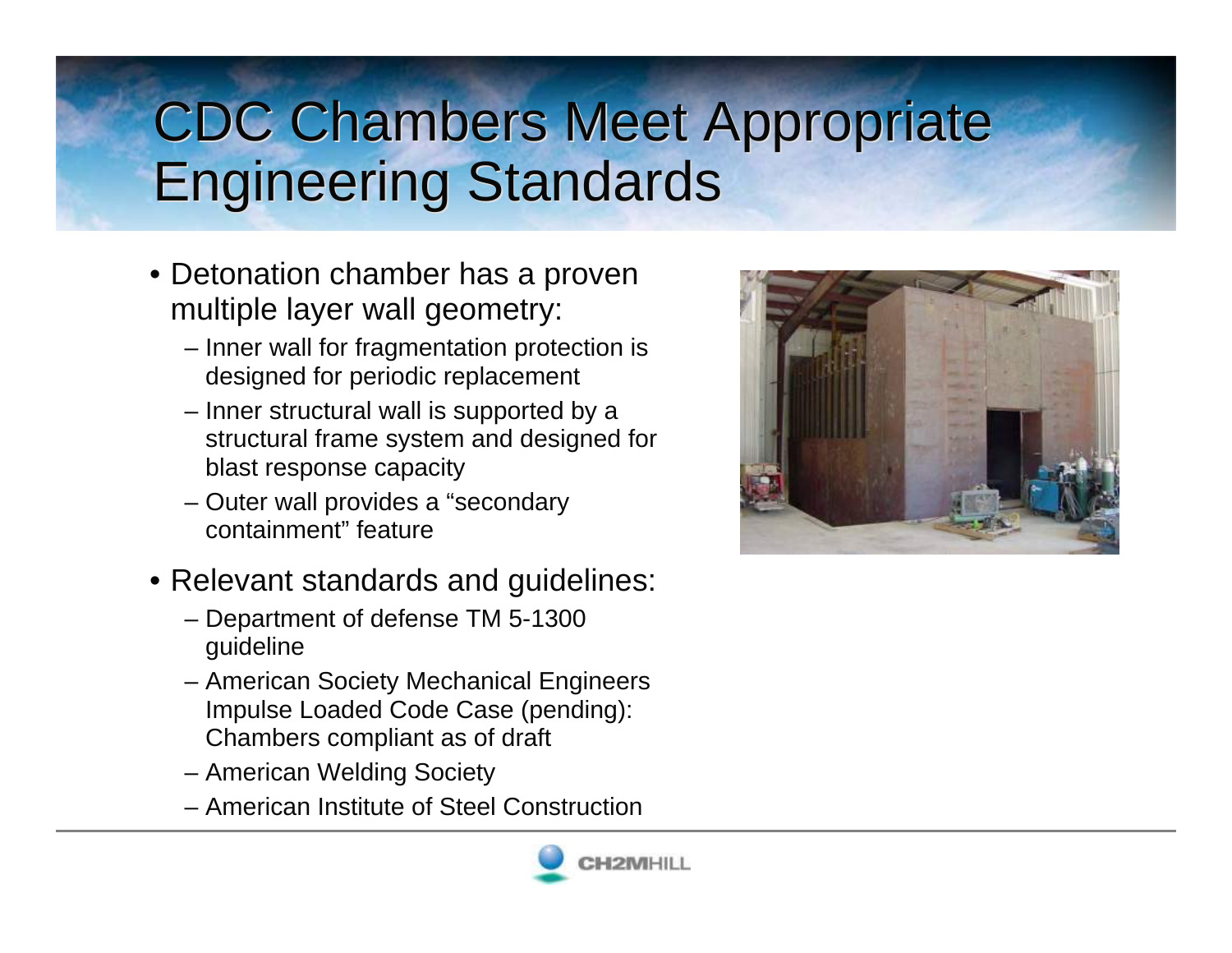#### **Fragmentation Control**

- Fragmentation damage controlled by use of replaceable "wear plates" of abrasion resistant steel
- Plate size designed to minimize distortion and allow for selective replacement of individual plates.
- Wear plates shown to last 2,000 shots of high fragmenting munitions (77mm Clark)



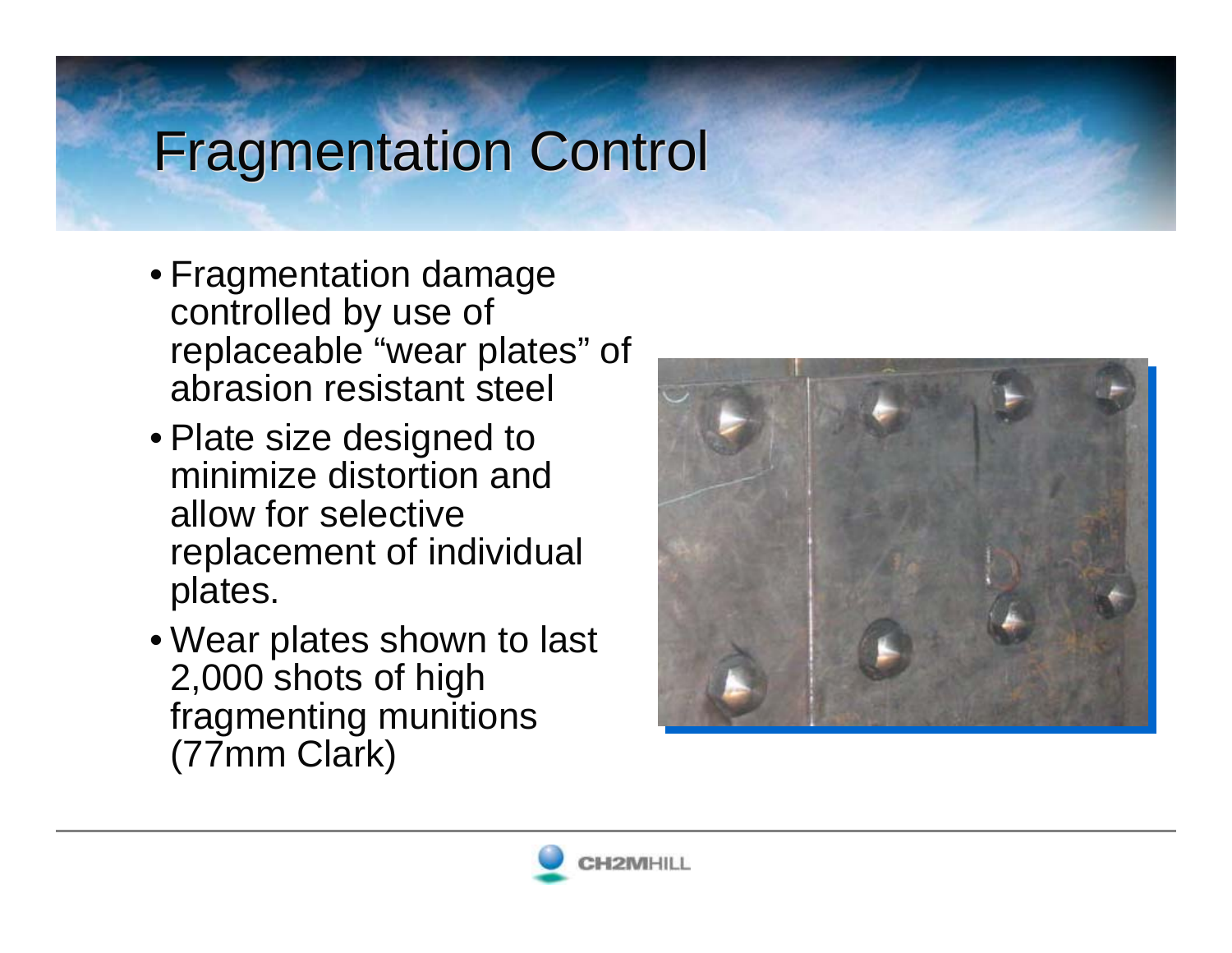# CDC Transportable Chambers

| Chamber<br><b>Model</b> | <b>Munition Capability</b>                                 |
|-------------------------|------------------------------------------------------------|
| $ T-10\rangle$          | 105 mm or equivalent                                       |
| $T-25$                  | 5-inch (127mm) or equivalent<br>multiple smaller munitions |
| T-30/60                 | 155mm or equivalent multiple<br>smaller munitions          |

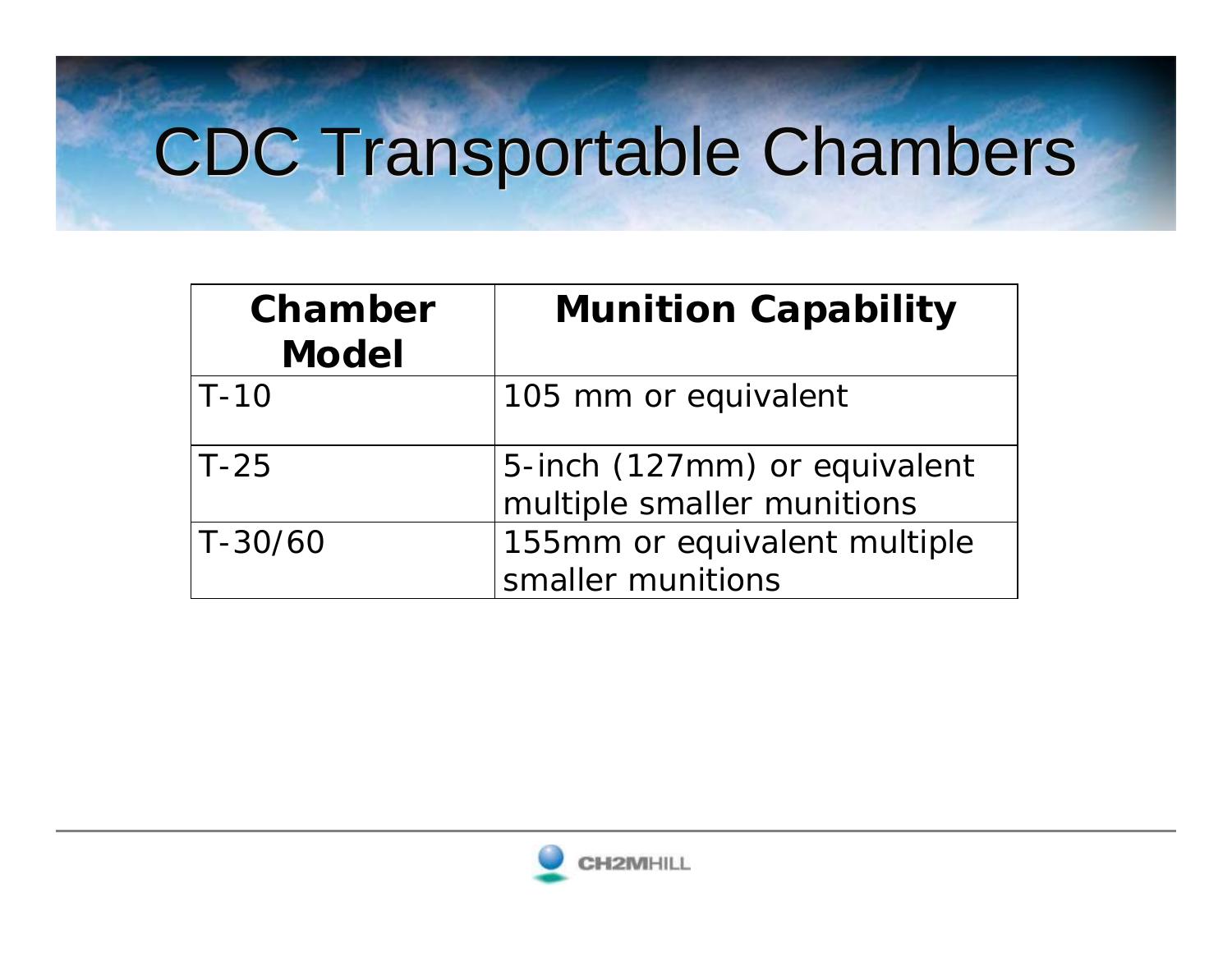# T-10 Mobile CDC System



- Self contained system that is transported on one trailer
- Destroyed thousands of conventional munitions and explosive components including 20mm and 40mm projectiles, small arms ammunition, 60mm and 81mm mortar rounds, various fuzes and burster charges as well as assorted commercial and military pyrotechnics
- Demonstrated the ability to destroy 105mm HE munitions

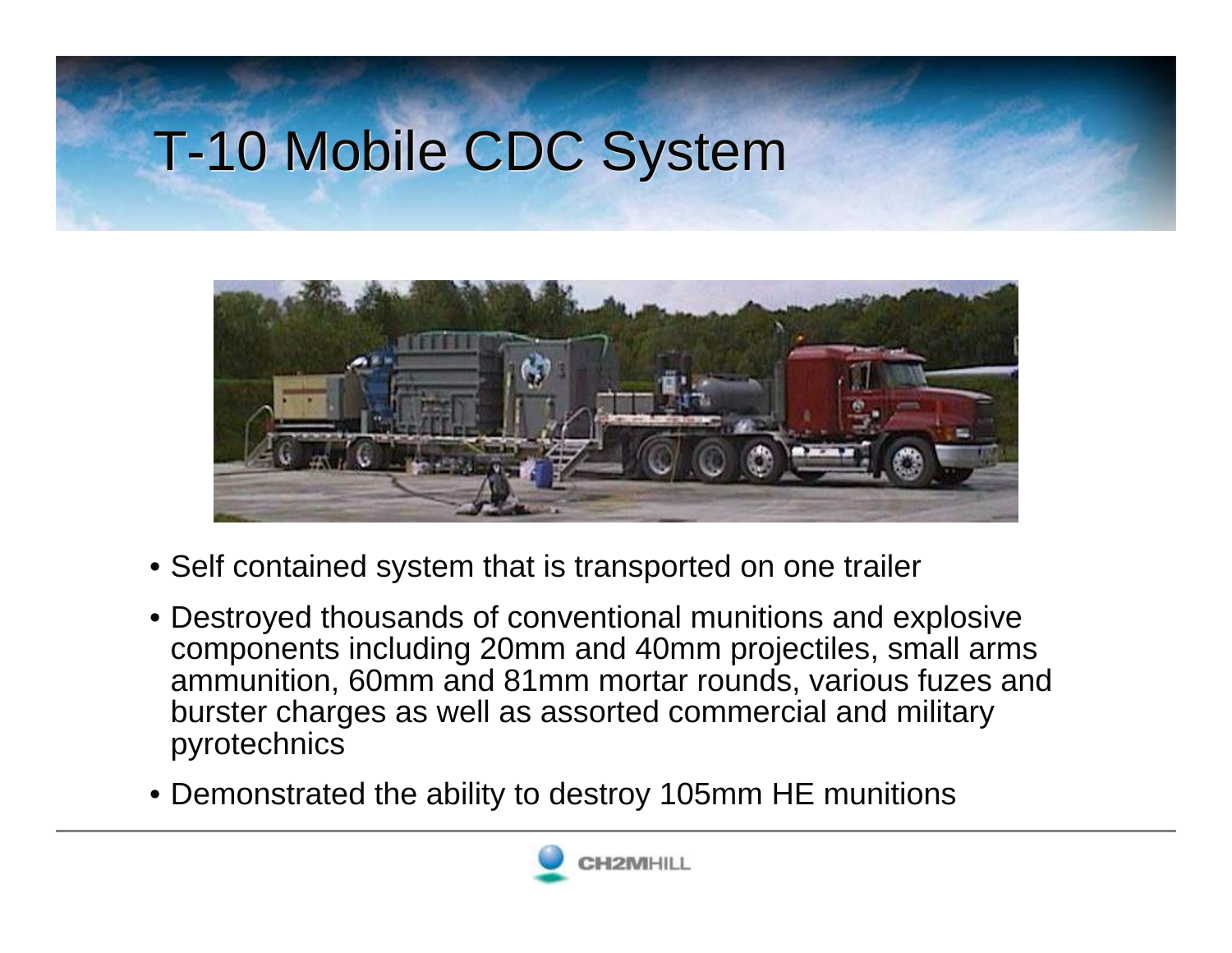### T-25/30/60 Mobile CDC Systems T-25/30/60 Mobile CDC Systems



- Self-contained system that is transported on 2 trailers
- Working explosive capacity verified at 43-lbs TNT (T-30)
- Demonstrated by US Navy, Naval Surface Weapons Center, Crane Division to destroy 5-inch projectiles and 155mm projectiles filled with high explosives

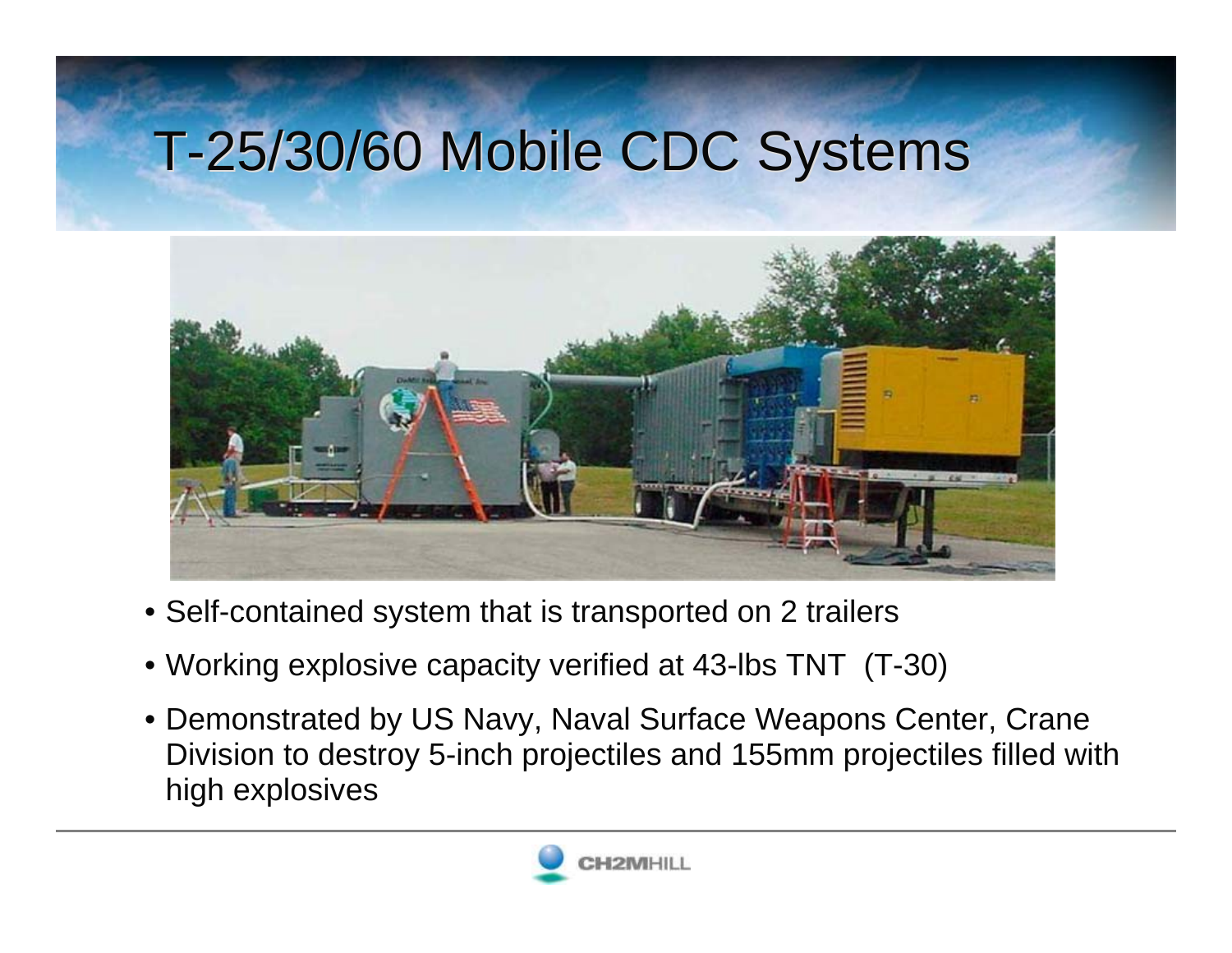#### A Variety of Donor Explosives Have A Variety of Donor Explosives Have Been Demonstrated



**PETN Sheet**



#### **Granular Explosives**





#### **Slurry Explosive <b>Preformed RDX Donor**

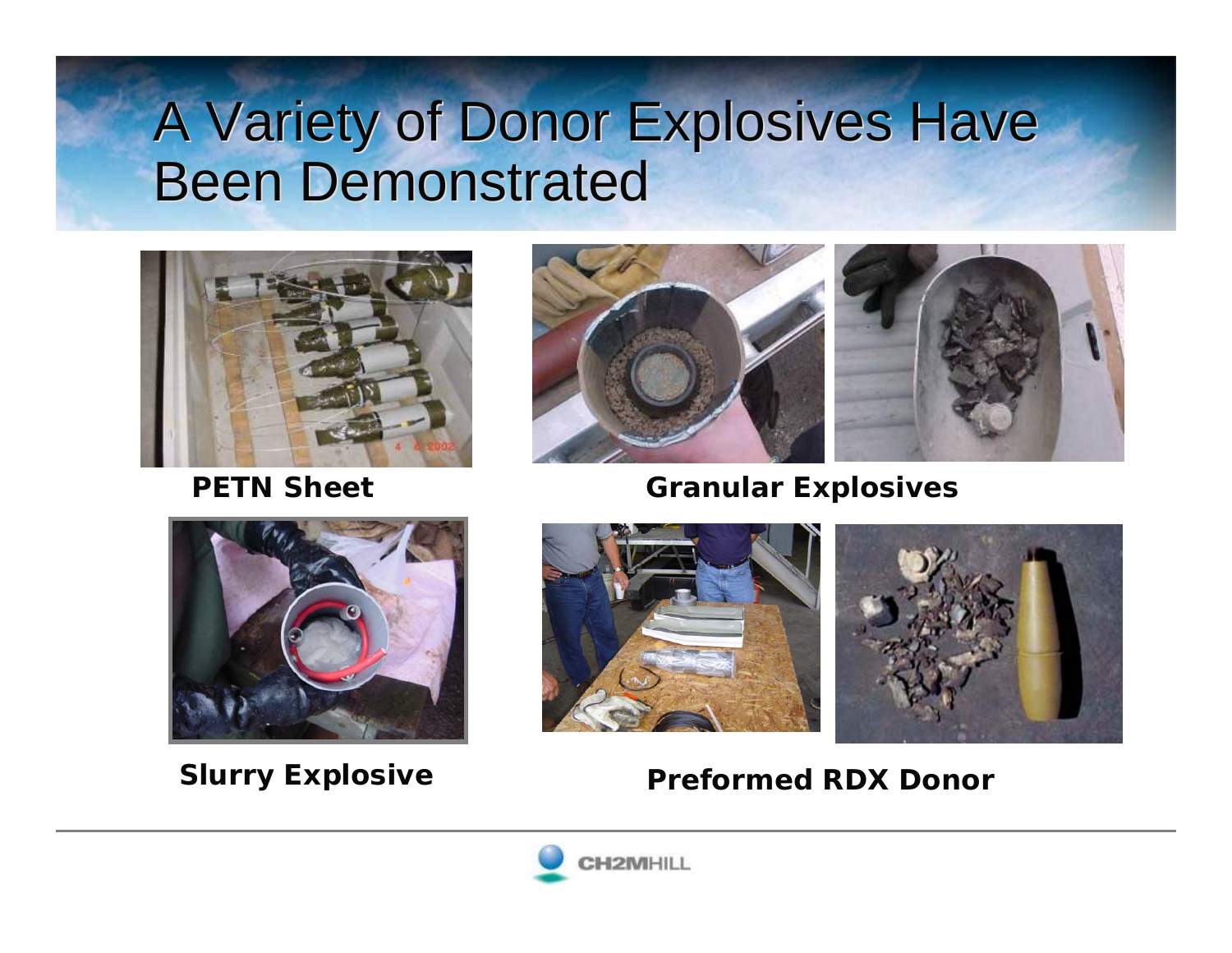## **Results of Donor Explosives**

• Fragments from 75 mm projectiles at Spring Valley with a PETN flexible sheet donor explosive wrap

• Use of a granular explosive encasement with 155 mm munition fragments placed on a witness plate for better viewing





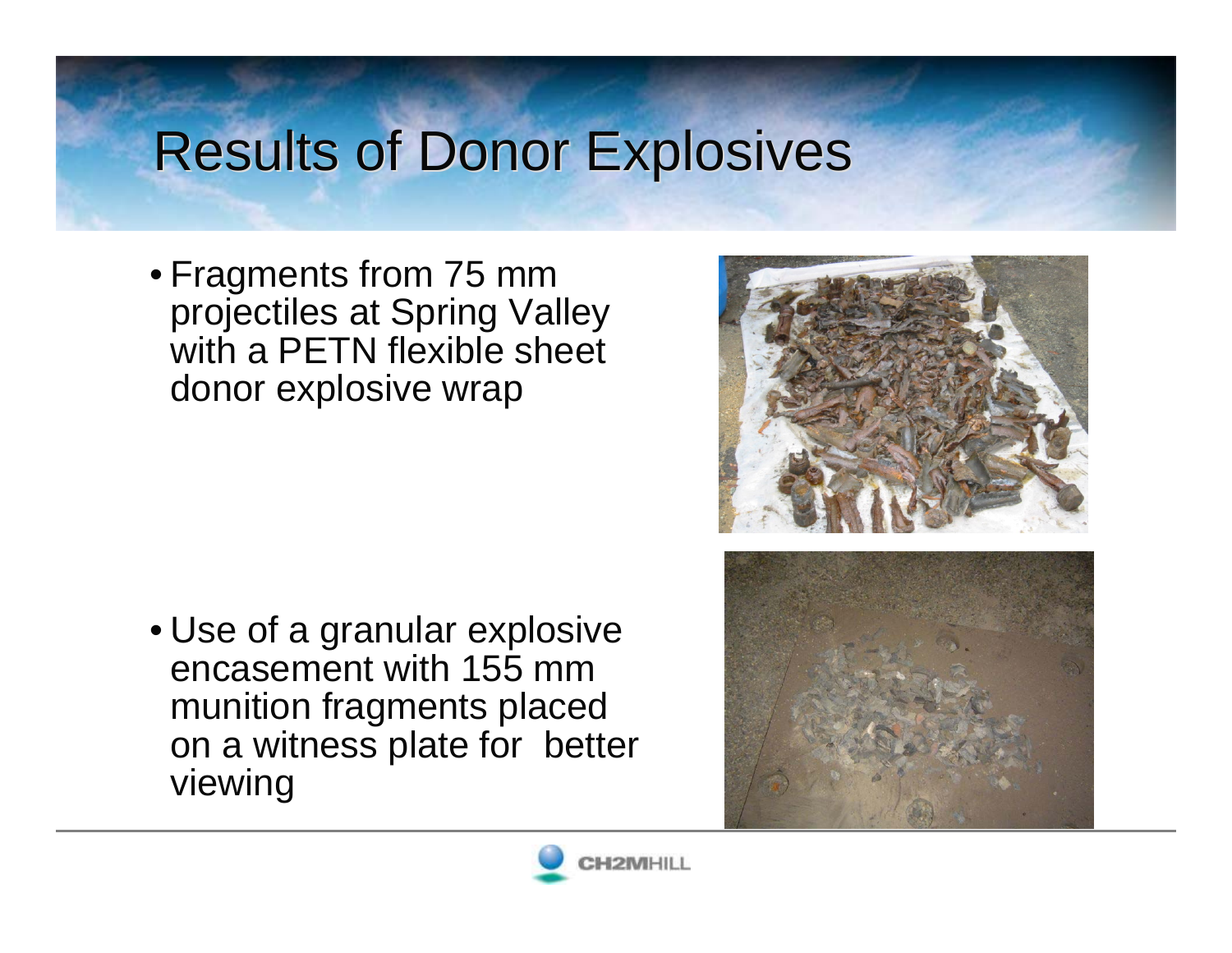### Department of Defense Explosives Department of Defense Explosives Safety Board Approval Safety Board Approval

- •T-10 CDC can destroy explosives with a net explosives weight of 13 pounds TNT, inclusive of munition explosives content
- •Up to 4.3 pounds of propellants are allowed per shot (single, double, or triple base)
- •Incendiaries, riot control agents, and smoke producing fills are approved for destruction in the T-10 CDC, up to 105 mm

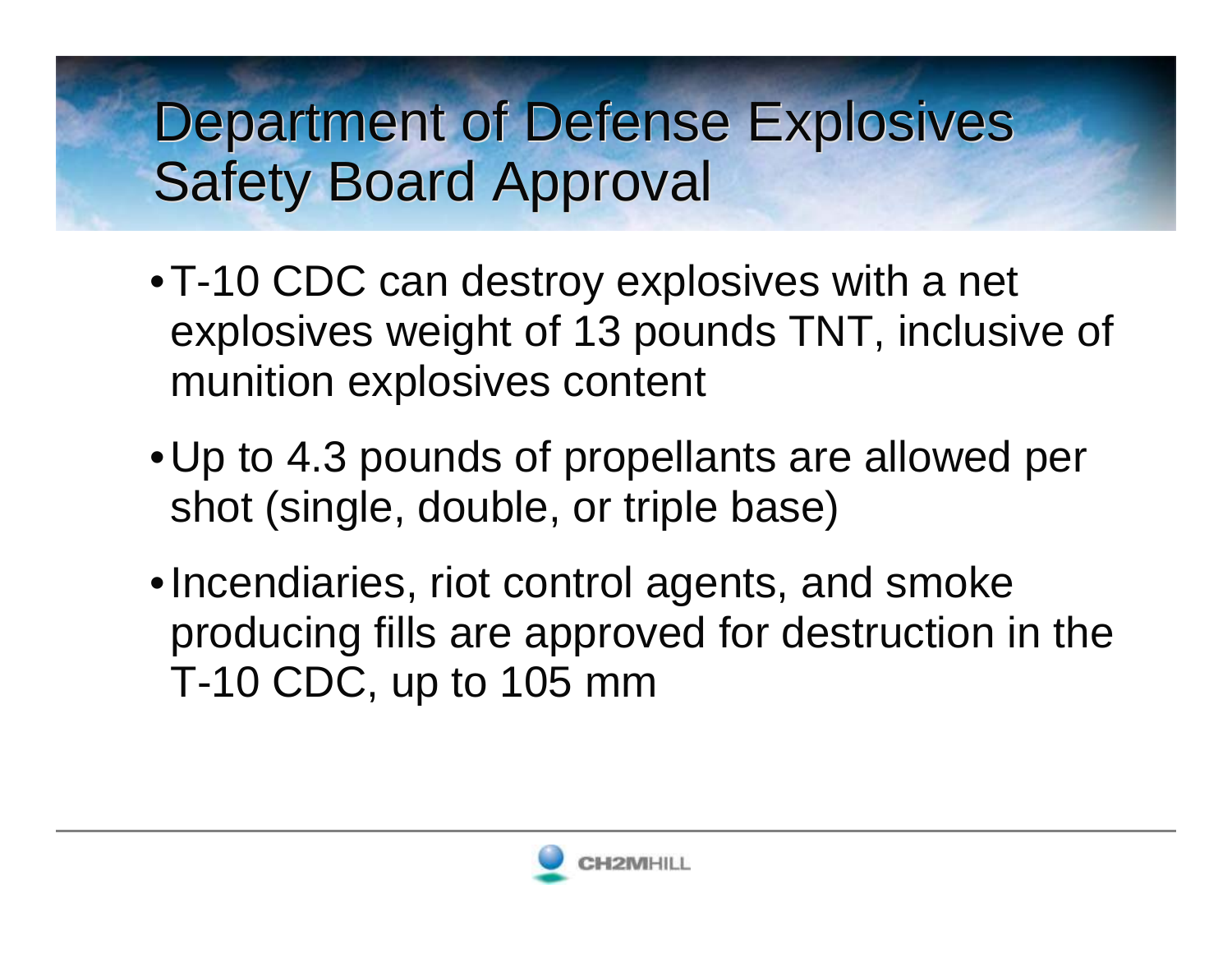### Department of Defense Explosives Department of Defense Explosives Safety Board Approval Safety Board Approval

- A donor ratio to explosives ratio of 3:1 is required for the destruction of munitions containing White Phosphorus (WP), smoke producing fills, riot agent fills, and incendiary agent fills
- •A donor to explosives ratio of 2:1 is required for the destruction of munitions containing propellants
- •Bulk explosives can be destroyed with a donor to explosives ratio of 1:1 or less

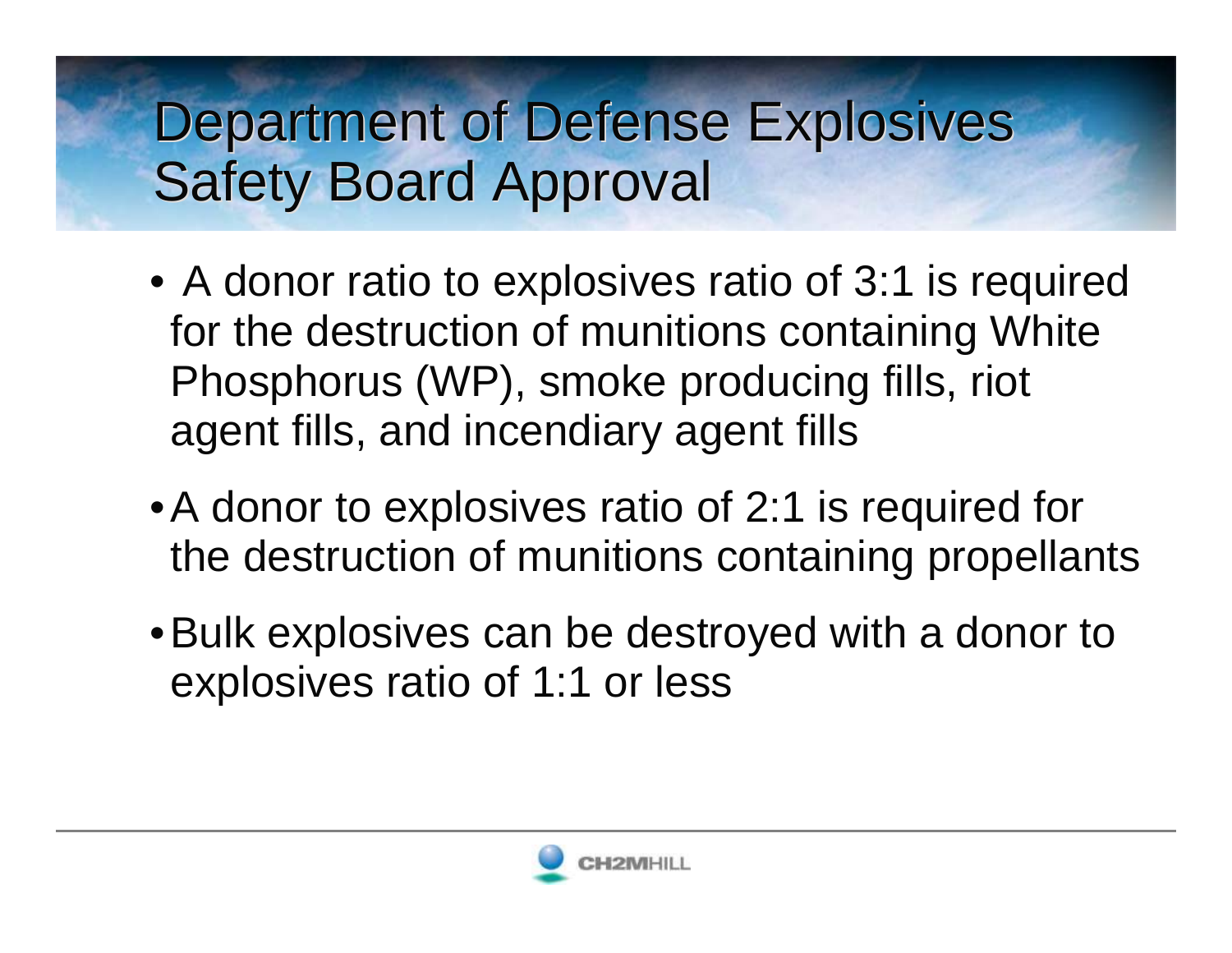### Department of Defense Explosives Department of Defense Explosives Safety Board Approval Safety Board Approval

- •Plasticized WP munition fills are not allowed to be destroyed at this time since there has been no demonstration of this munition fill. Plasticized WP is more prone to developing a skin that prevents the oxidation of phosphorus with air.
- Application of Explosives Safety Submittal is pending for the T-25, T-30, and T-60 CDC systems allowing larger munitions up to a 155 mm projectile.

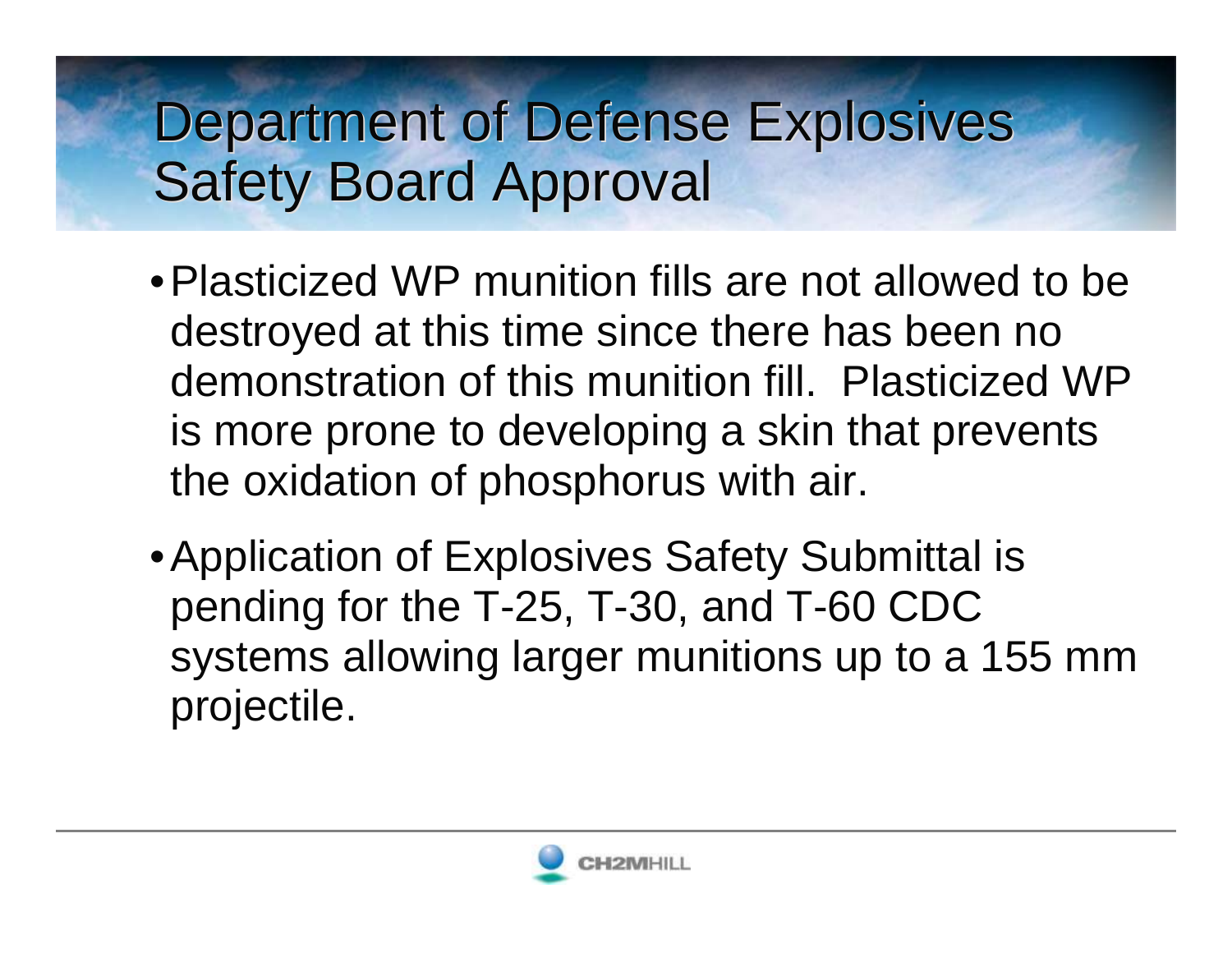# U.S. Army, U.S. Army, Massachusetts Military Reservation Massachusetts Military Reservation

- T-10 CDC system has been used for destruction of recovered conventional munitions on this former military ordnance range
- Over 25,000 munitions have been safely destroyed, from small arms to 105mm projectiles
- The mobile T-10 system has been used on 5 separate deployments over 3 years



**T-10 CDC**

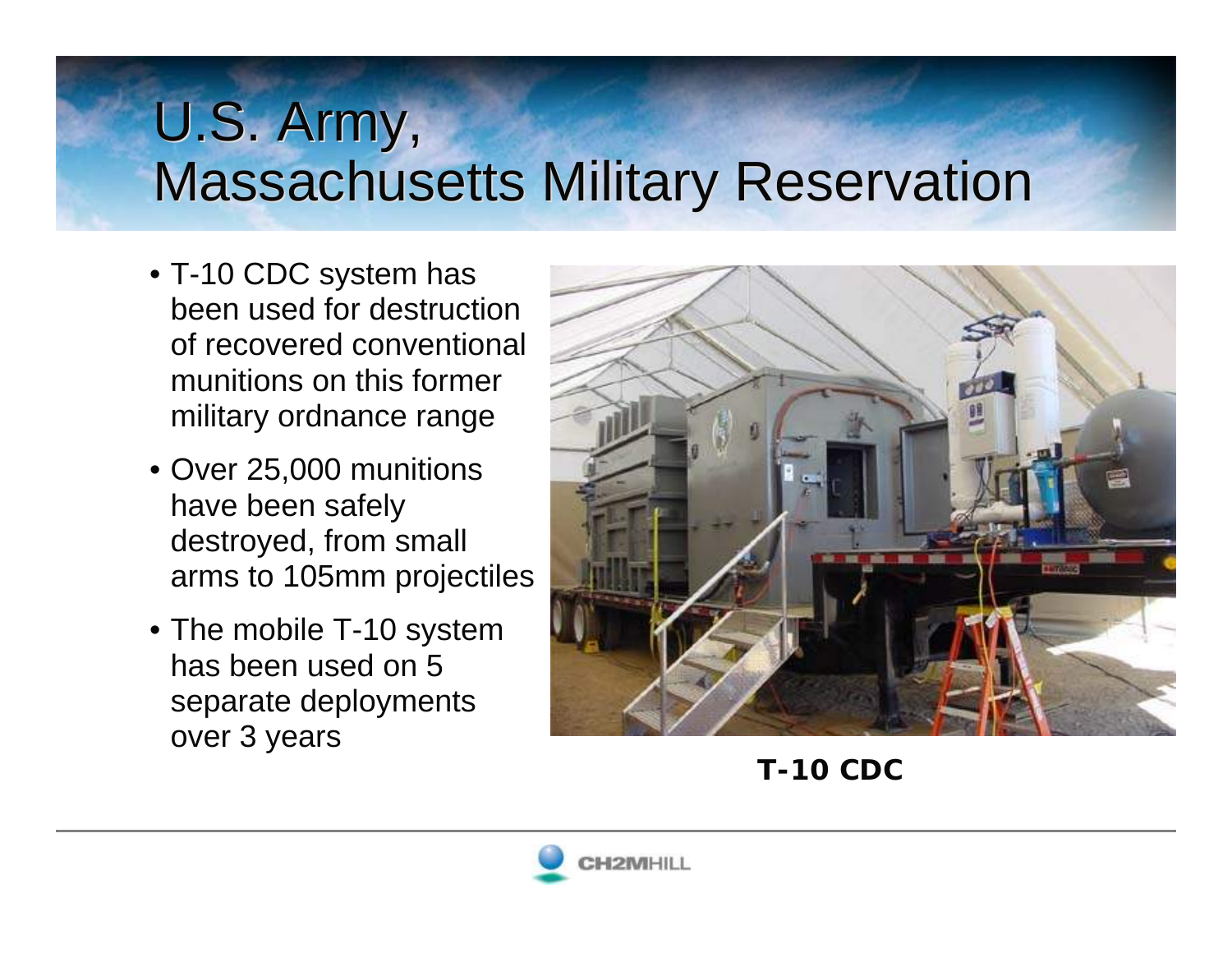## T-60 Belgium

- Consumable hardface steel plates with bolt attachment after nearly 2,000 munitions
- 77 mm munitions
- Highly fragmenting rounds
- Wrapped in PETN sheet explosive as donor





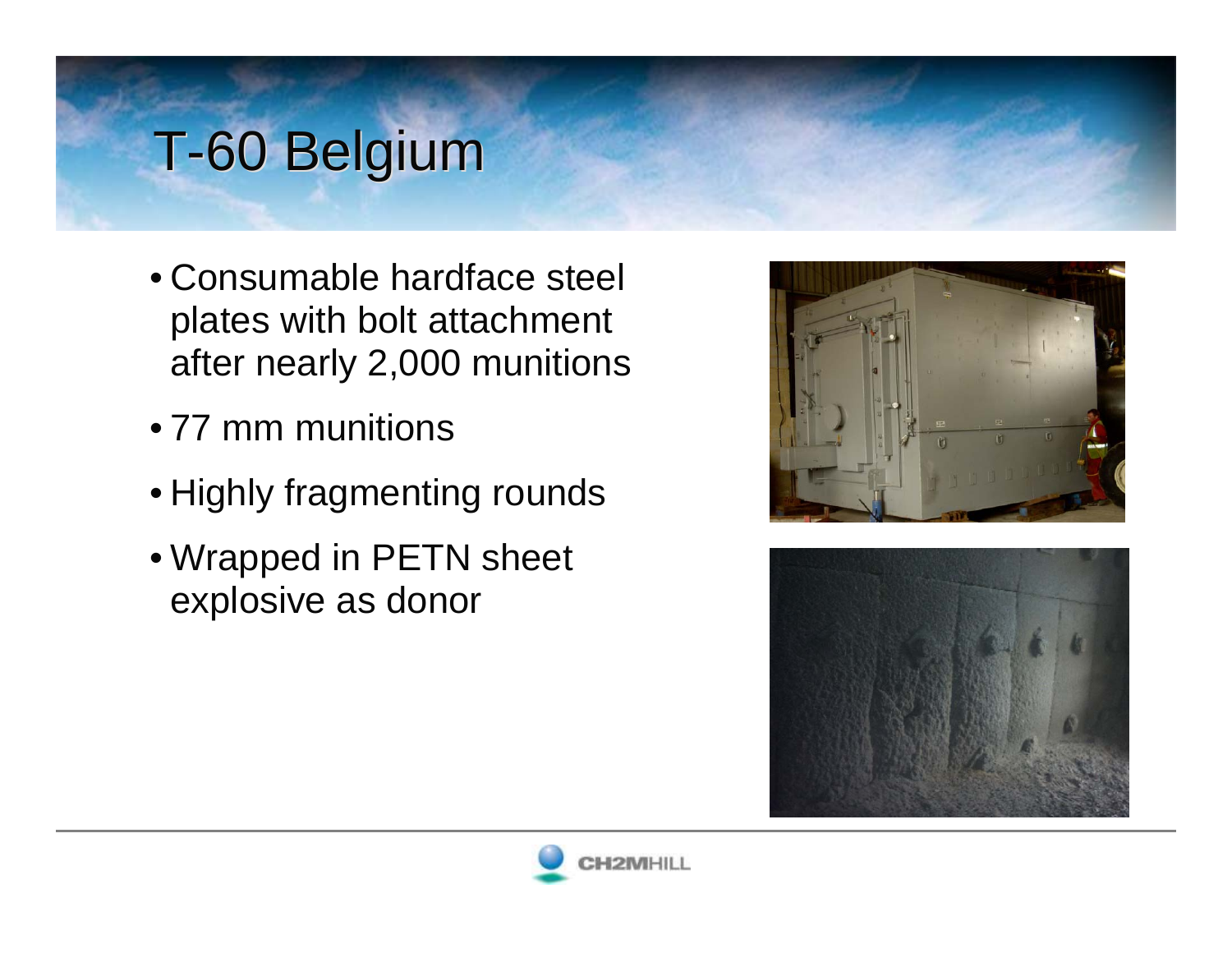#### Destruction of Destruction of White Phosphorus Munitions White Phosphorus Munitions

- Camp Navajo Army National Guard Base, Arizona 2004
- Destruction of WP munitions including 57mm, 75mm projectiles and 81mm mortars
- T-10 CDC safely and effectively destroyed all WP munitions including 162 intact 81mm mortars (4.4 lbs. WP) **Recovered Munitions Before Destruction**





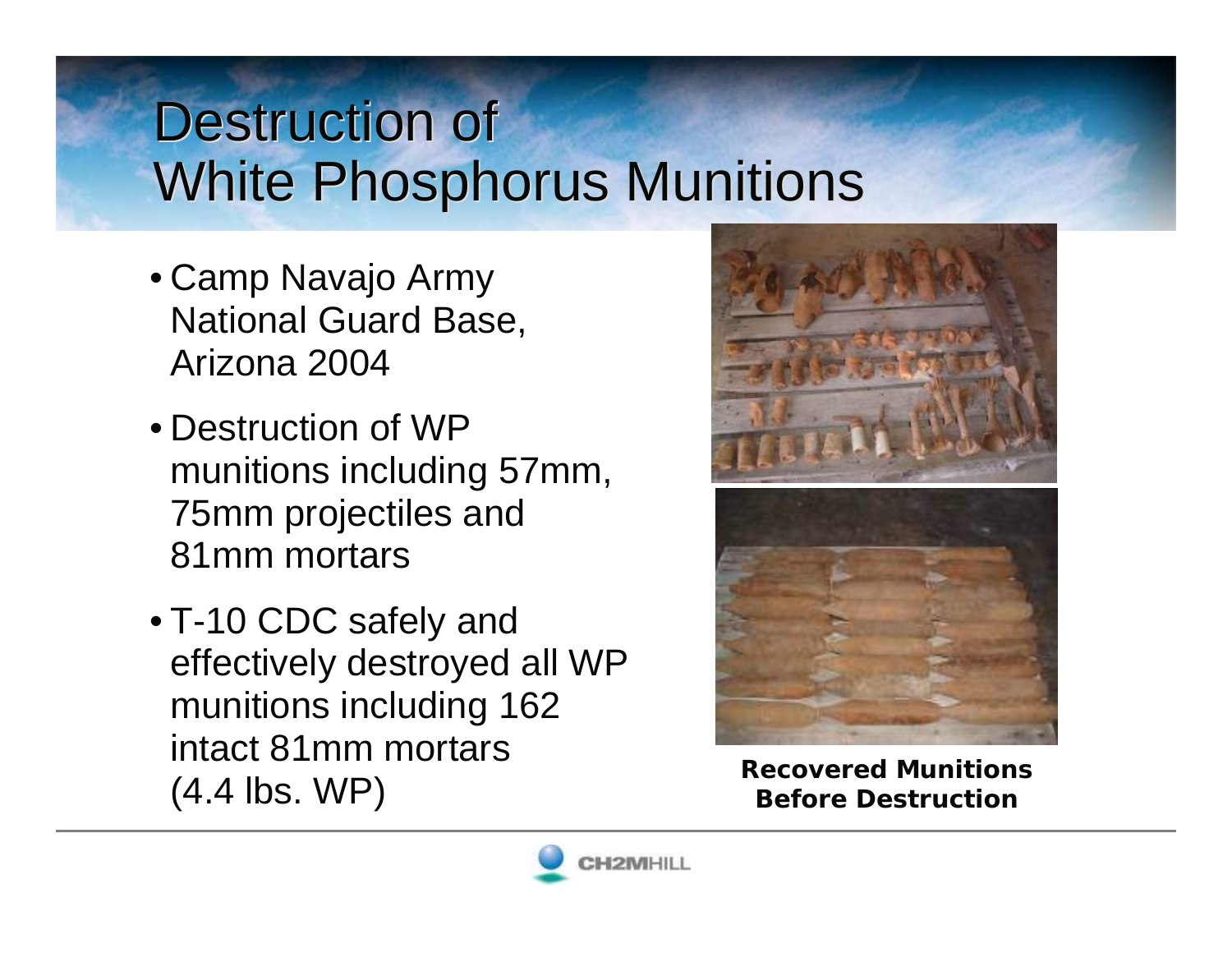# Four Separate Sites in California March Four Separate Sites in California March 2005 2005

- T-10 used at Fort Hunter Liggett, Mare Island, Seal Beach, and Camp Roberts
- 28,858 munitions of explosive concern and code H munitions destroyed in 15 days
- Typical throughput is 25 munitions per day



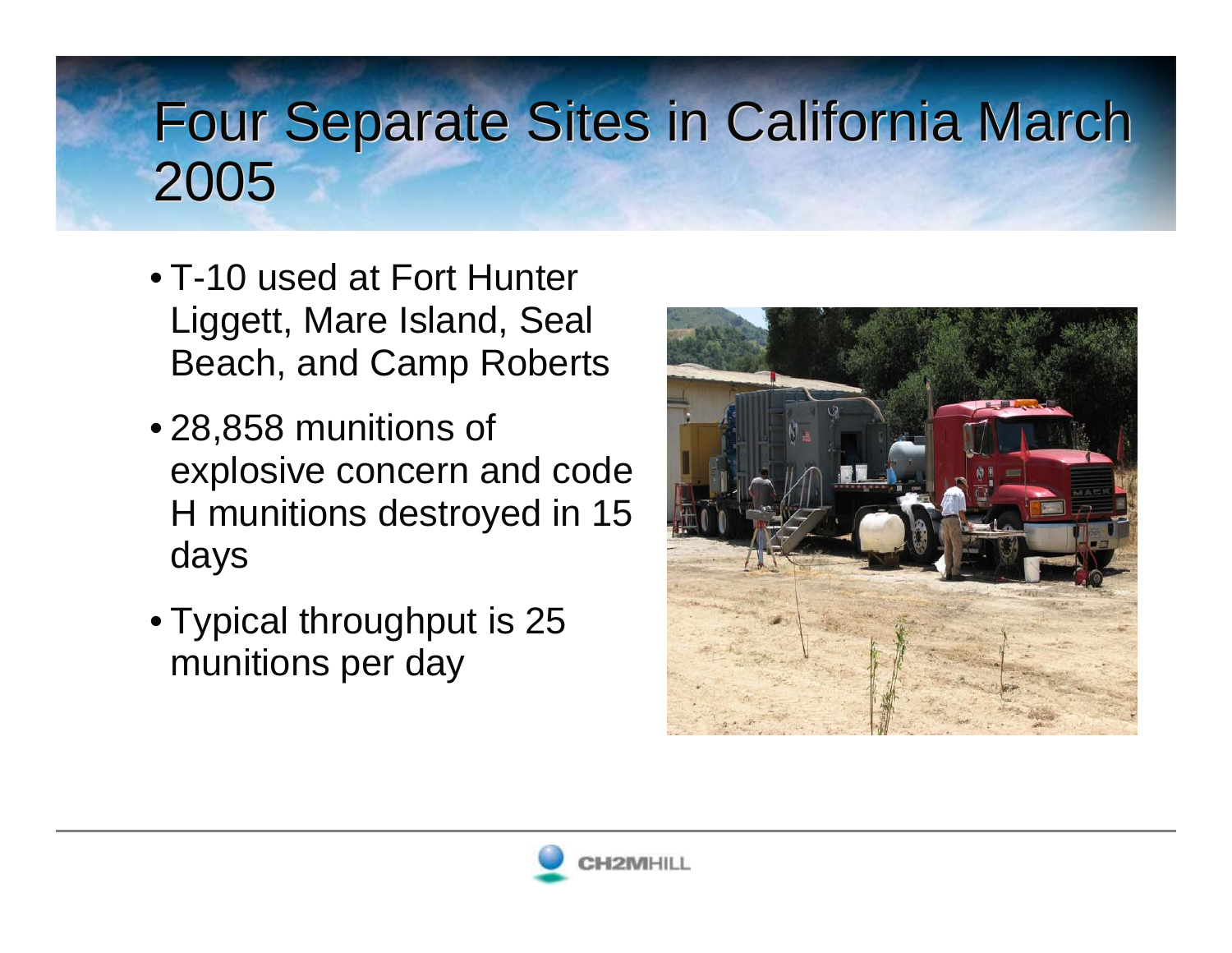# Destruction of Smoke Producing Fills, Destruction of Smoke Producing Fills, Riot agent fills, and Incendiary fills Riot agent fills, and Incendiary fills

- Redstone Arsenal, Alabama 2005
- T-10 CDC destroyed:
	- multiple CS grenades and 40mm cartridges
	- multiple HC smoke grenades
	- multiple Thermite (TH-3) grenades
- Complete destruction of all items with no visible in-system residue
- Worker exposure monitoring confirmed no special Personal Protective Equipment required for operations



#### **T-10 CDC**



**Donor wrapped TH-3 grenades**

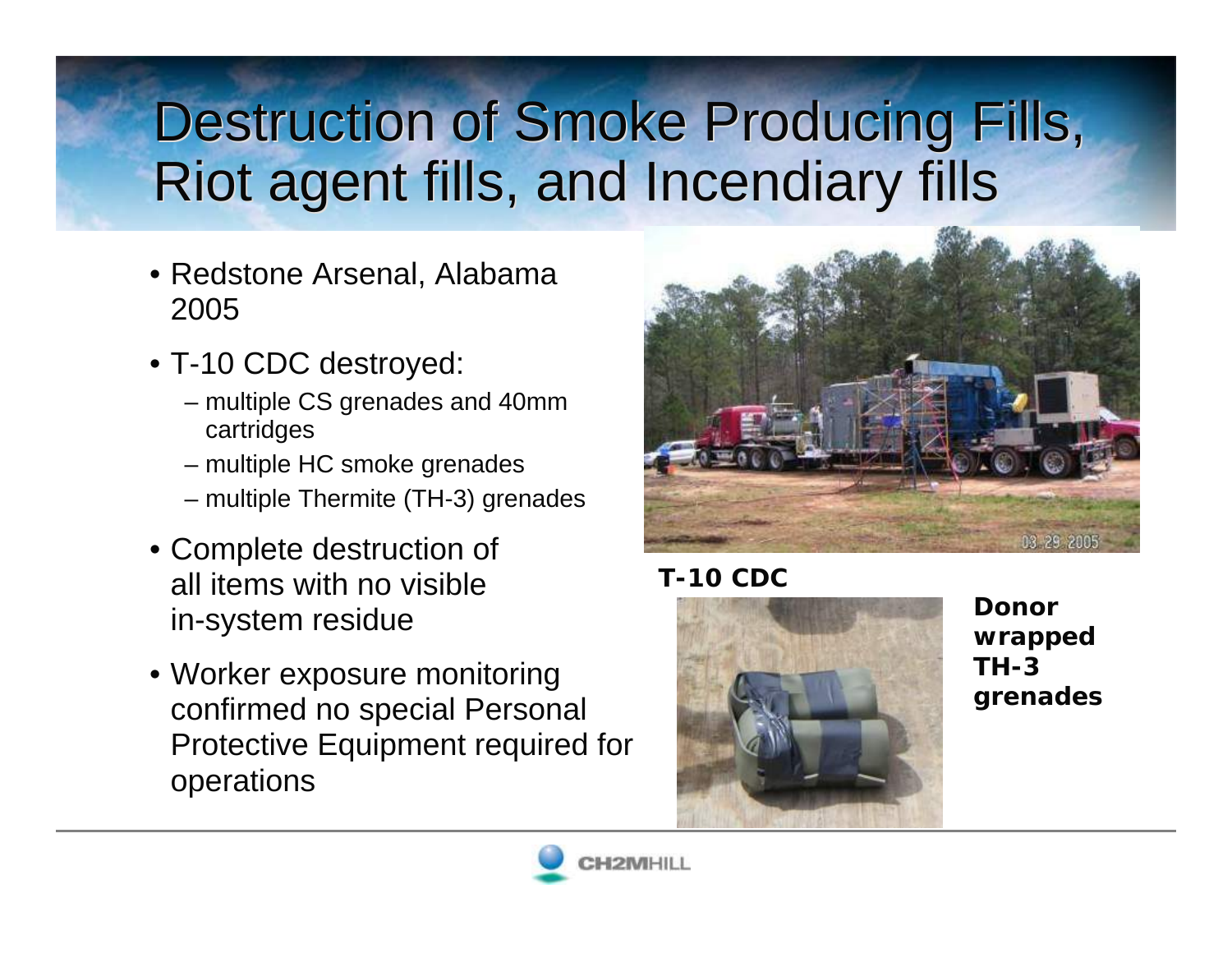#### Conclusions

- Durability has been established with a history of safe and effective performance (9 years and continuing)
- Multiple systems available to meet clients critical success factors
- Systems meet all relevant Department of Defense Explosives Safety Criteria
- Smoke producing fills, riot agent fills, propellants, and fills of incendiaries are now approved for disposal
- No liquid waste generated during operations
- Results have been independently validated by U.S. Government